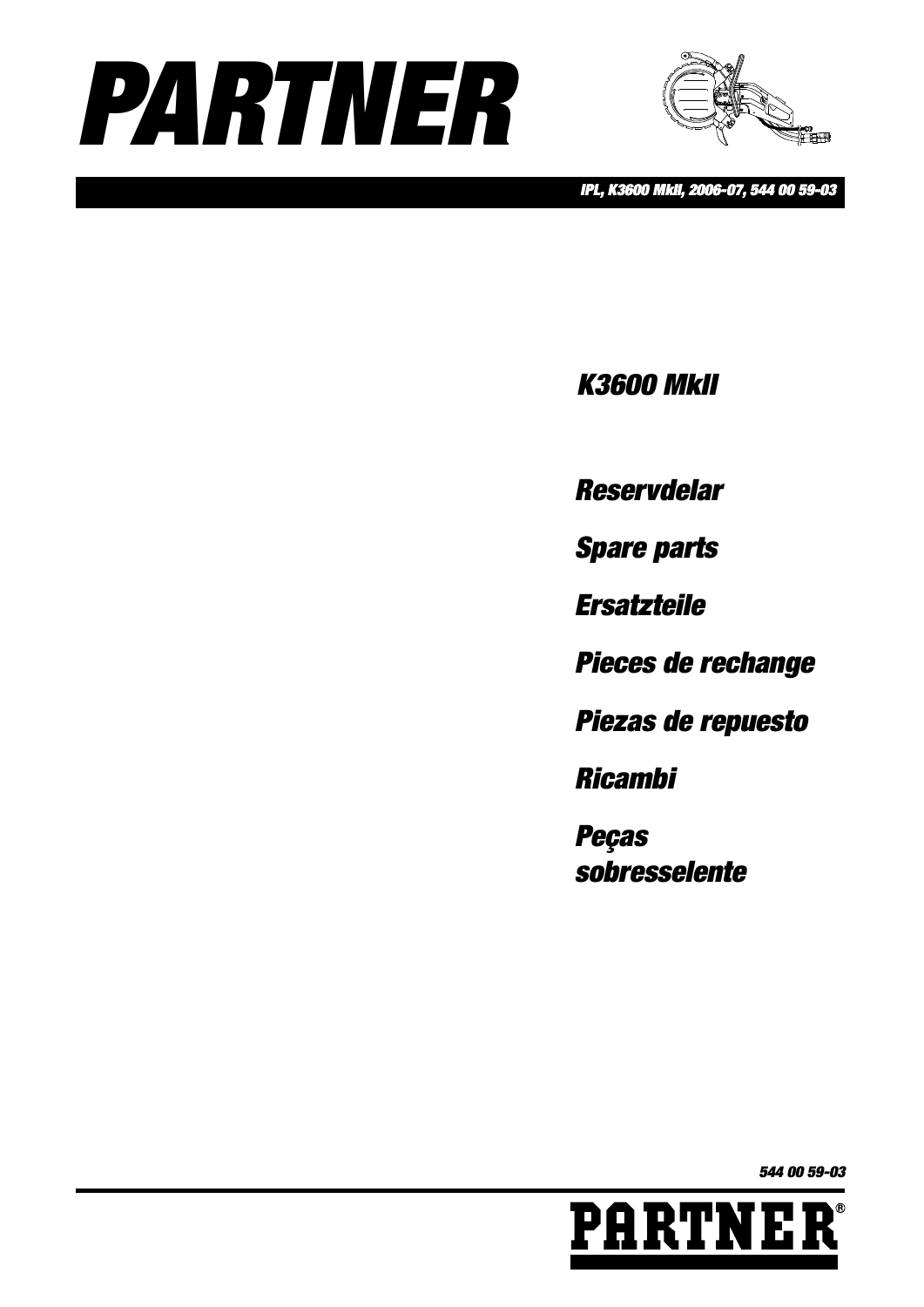| No.                          | Pos.      | <b>Description</b>                  | No.                          | Pos.      | <b>Description</b>           |
|------------------------------|-----------|-------------------------------------|------------------------------|-----------|------------------------------|
| 501 19 22-01                 | G         | <b>TOOL BAG</b>                     | 506 30 33-02                 | В         | SPACER SLEEVE                |
| 501 69 17-02                 | G         | COMB.TOOL                           | 506 30 34-01                 | <b>BC</b> | <b>CARRIER</b>               |
| 502 21 58-01                 | G         | <b>ALLEN KEY</b>                    | 506 30 35-01                 | C         | <b>PROTECTOR</b>             |
| 503 20 00-03                 | A         | <b>SCREW</b>                        | 506 31 22-01                 | D         | <b>CARRIER CPL</b>           |
| 503 20 00-04                 | А         | <b>SCREW</b>                        | 506 31 28-01                 | E         | <b>PLATE</b>                 |
| 503 20 00-05                 | A         | <b>SCREW</b>                        | 506 31 45-01                 | E         | <b>PIPE</b>                  |
| 503 20 00-07                 | A         | <b>SCREW</b>                        | 506 31 63-01                 | Α         | <b>PLATE</b>                 |
| 503 20 02-20                 | D         | <b>SCREW</b>                        | 506 31 68-01                 | C         | SPACER SLEEVE                |
| 503 20 02-30                 | D         | <b>SCREW</b>                        | 506 31 68-02                 | В         | SPACER SLEEVE                |
| 503 20 13-18                 | BC        | <b>SCREW</b>                        | 506 31 69-01                 | C         | <b>DUST PROTECTOR</b>        |
| 503 20 54-35                 | В         | <b>SCREW</b>                        | 506 32 00-01                 | D         | <b>SHAFT</b>                 |
| 503 21 46-01                 | AE        | <b>SCREW</b>                        | 506 32 08-02                 | D         | <b>WHEEL CPL</b>             |
| 503 22 00-01                 | В         | <b>NUT</b>                          | 506 32 17-01                 | B         | <b>SEALING</b>               |
| 503 23 04-03                 | В         | <b>WASHER</b>                       | 506 33 08-01                 | В         | <b>BUSHING</b>               |
| 503 24 07-01                 | D         | <b>PIN</b>                          | 506 33 49-03                 | В         | SPACER TUBE                  |
| 503 25 24-01                 | BC        | <b>BALL BEARING</b>                 | 506 33 65-01                 | С         | <b>SEALING RING</b>          |
| 503 26 20-01                 | BC        | <b>SEALING RING</b>                 | 506 34 39-01                 | С         | <b>SEALING</b>               |
| 503 26 30-08                 | B         | O-RING                              | 506 34 63-01                 | В         | <b>WASHER</b>                |
| 503 26 30-21                 | <b>AE</b> | O-RING                              | 506 34 64-01                 | B         | <b>SCREW</b>                 |
| 503 26 30-22                 | E.        | O-RING                              | 506 34 67-04                 | D         | <b>SHAFT</b>                 |
| 503 26 30-25                 | Е         | O-RING                              | 506 34 76-01                 | C         | <b>SPRING</b>                |
| 503 26 30-26                 | B         | O-RING                              | 506 34 94-02                 | Α         | <b>TAP</b>                   |
| 503 26 30-28                 | D         | O-RING                              | 506 35 18-06                 | В         | ARM ROLLER CPL               |
| 503 26 60-01                 | E         | <b>FEMALE QUICK COUPLER</b>         | 506 35 19-01                 | BC        | <b>WEAR PROTECTOR</b>        |
| 506 09 56-02                 | A         | <b>CLAMP</b>                        | 506 35 20-02                 | C         | <b>ENGAGEMENT ROLLER</b>     |
| 506 09 56-03                 | AE        | <b>CLAMP</b>                        | 506 35 20-03                 | С         | <b>ENGAGEMENT ROLLER</b>     |
| 506 09 58-14                 | Е         | <b>CLAMP</b>                        | 506 35 21-02                 | В         | ROLLER CPL.                  |
| 506 10 55-01                 | E         | <b>SPRING</b>                       | 506 35 52-01                 | G         | <b>KEY</b>                   |
| 506 10 95-02                 | F         | <b>HYDRAULIC HOSE</b>               | 506 35 54-01                 | A         | <b>WINDOW</b>                |
| 506 10 96-21                 | F         | QUICK COUPLING FEMALE               | 506 35 72-02                 | Е         | <b>HANDLE</b>                |
| 506 10 98-21                 | F         | QUICK COUPLING MALE                 | 506 35 73-01                 | Е         | <b>GRIP</b>                  |
| 506 11 03-01                 | D         | O-RING                              | 506 35 95-01                 | D         | <b>ROD</b>                   |
| 506 11 05-01                 | D         | <b>BUSHING</b>                      | 506 36 36-01                 | G         | <b>L-SPANNER</b>             |
| 506 13 95-12                 | D         | <b>WASHER</b>                       | 506 36 38-02                 | G         | <b>TOOL KIT</b>              |
| 506 17 83-01                 | D         | <b>RING</b>                         | 506 36 49-01                 | A         | <b>DECAL</b>                 |
| 506 19 87-03                 | D         | <b>HYDRAULIC MOTOR CPL</b>          | 506 36 50-01                 | A         | <b>DECAL</b>                 |
| 506 20 31-01                 | D         | <b>LEVER</b>                        | 506 36 83-71                 | C         | <b>CHASSIS</b>               |
| 506 20 34-02                 | А         | <b>THROTTLE TRIGGER</b>             | 506 37 63-01                 | В         | <b>SPACER</b>                |
| 506 20 38-01                 | D         | <b>SPRING</b>                       | 506 37 64-01                 | B         | <b>BUSHING</b>               |
| 506 21 59-01                 | D         | <b>VALVE SPINDLE</b>                | 506 37 76-01                 | A         | THROTTLE TRIGGER CPL         |
| 506 21 60-01                 | D         | <b>SLEEVE</b>                       | 506 37 93-02                 | BC        | <b>SLEEVE</b>                |
| 506 21 80-01                 | D         | VALVE                               | 506 38 09-01                 | C         | <b>HOLDER</b>                |
| 506 21 81-01                 | D         | <b>SPRING</b>                       | 506 38 11-01                 | С         | COVER                        |
| 506 21 82-01                 | D         | <b>PISTON</b>                       | 506 38 22-01                 | C         | <b>KNOB</b>                  |
| 506 21 83-01                 | D         | <b>SPRING</b>                       | 506 38 23-01                 | С         | <b>ENGAGEMENT ROLLER CPL</b> |
| 506 21 85-01                 | D         | <b>VALVE SEAT</b>                   | 506 38 23-02                 | С         | <b>HOLDER</b>                |
| 506 23 35-01                 | D         | <b>HOUSING</b>                      | 506 38 29-01                 | E         | <b>NIPPLE</b>                |
| 506 24 52-02                 | А         | <b>HANDLE LEFT</b>                  | 506 38 33-02                 | E         | <b>STABILIZER</b>            |
| 506 24 53-02                 | Α         | <b>HANDLE RIGHT</b>                 | 506 38 37-02                 | G         | L-KEY                        |
| 506 24 69-03                 | E.        | <b>BLADE GUARD CPL</b>              | 506 38 49-02                 | G         | <b>GREASE GUN</b>            |
| 506 24 95-01                 | Е         | <b>SPRING</b>                       | 506 38 97-01                 | C         | <b>PIN</b>                   |
| 506 25 65-02                 | D         | <b>WASHER</b>                       | 506 39 95-01                 | В         | <b>SEALING</b>               |
| 506 25 68-01                 | E         | <b>SPLASH GUARD</b>                 | 544 07 76-01                 | C         | <b>SLEEVE</b>                |
| 506 25 75-01                 | E         | <b>SPRING</b>                       | 544 08 04-01                 | G         | <b>GREASE TUBE</b>           |
| 506 26 22-01                 | Ε         | <b>ROLLER</b>                       | 544 13 74-01                 | E         | <b>PIN</b>                   |
| 506 26 26-01                 | А         | <b>SPRING</b>                       | 720 12 71-52                 | A         | <b>PIN</b>                   |
| 506 27 21-01                 | A         | THROTTLE LOCK                       | 720 13 13-06                 | A         | <b>PIN</b>                   |
| 506 27 34-01                 | D         | <b>SEALING</b>                      | 720 13 16-06                 | A         | <b>PIN</b>                   |
| 506 28 03-72                 | В         | <b>COVER</b>                        | 725 53 27-55                 | Е.        | <b>SCREW</b>                 |
| 506 29 23-01                 | E         | <b>SPRING</b>                       | 725 53 29-55                 | <b>BC</b> | <b>SCREW</b>                 |
| 506 29 31-01                 | A         | <b>HOSE</b><br><b>WARNING DECAL</b> | 725 53 76-55                 | D         | <b>SCREW</b><br><b>SCREW</b> |
| 506 29 59-01<br>506 29 88-01 | Е<br>А    | <b>SCREEN</b>                       | 725 53 79-56<br>725 53 80-06 | E<br>E    | <b>SCREW</b>                 |
| 506 30 09-01                 | С         | CATCH, KIT                          | 725 53 81-56                 | В         | <b>SCREW</b>                 |
| 506 30 11-14                 | D         | <b>SEALING KIT</b>                  | 725 54 69-05                 | E         | <b>SCREW</b>                 |
| 506 30 12-01                 | D         | COVER W PINION SET                  | 729 52 89-71                 | E         | <b>SCREW</b>                 |
| 506 30 14-02                 | В         | ADJUSTMENT SCREW                    | 732 25 12-01                 | D         | NUT                          |
| 506 30 29-01                 | C         | <b>SHAFT</b>                        | 734 48 80-01                 | E         | <b>WASHER</b>                |
| 506 30 29-02                 | В         | <b>SHAFT</b>                        | 735 31 08-20                 | D         | E-RING                       |
| 506 30 33-01                 | C         | <b>SPACER SLEEVE</b>                | 735 31 14-00                 | D         | <b>SEEGER CLIP</b>           |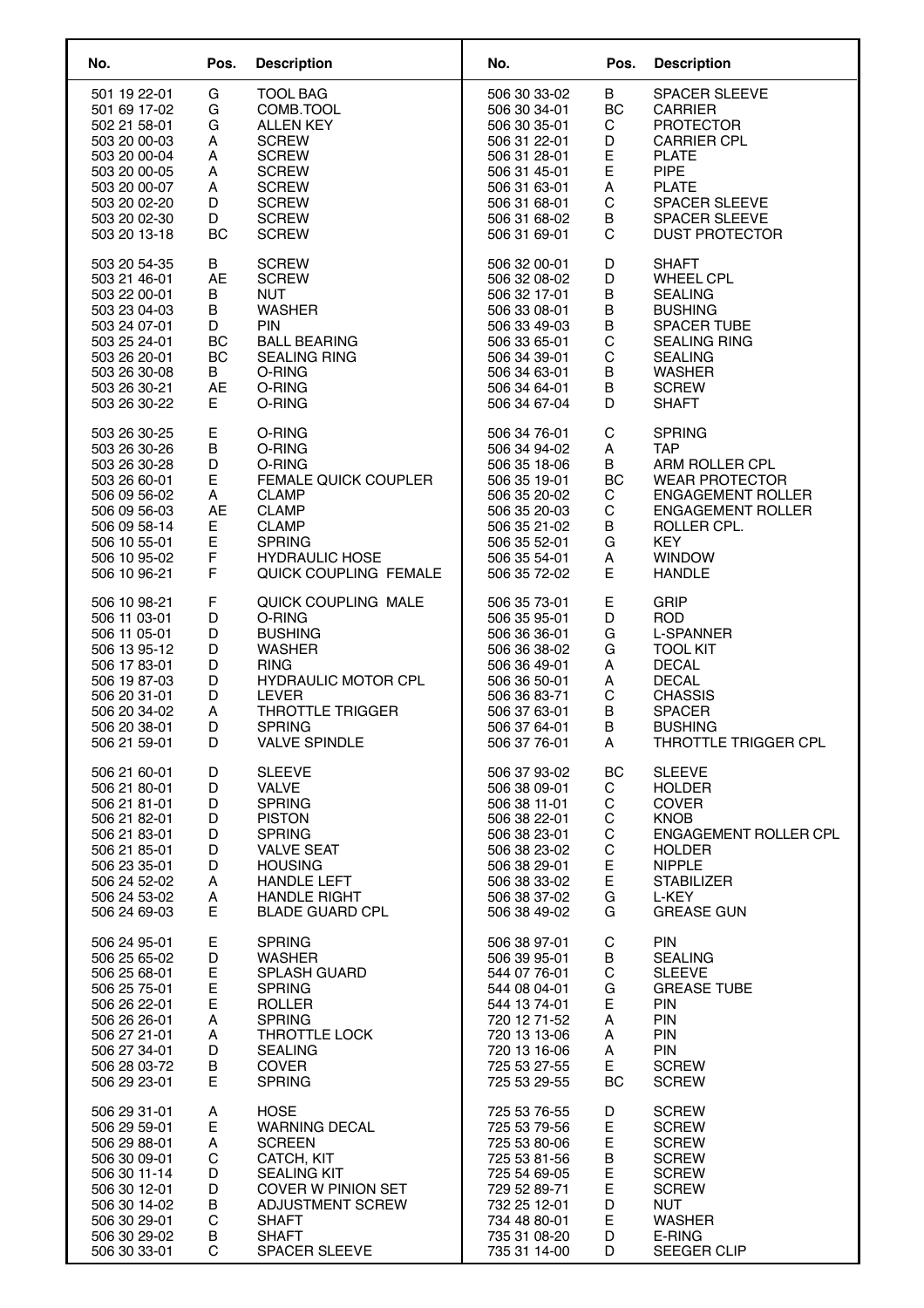| No.                                                                                                                                                          | Pos.                                                                                                                                     | <b>Description</b>                                                                                                                                | No. | Pos. Description |
|--------------------------------------------------------------------------------------------------------------------------------------------------------------|------------------------------------------------------------------------------------------------------------------------------------------|---------------------------------------------------------------------------------------------------------------------------------------------------|-----|------------------|
| 735 31 28-10<br>735 31 31-10<br>735 88 06-00<br>738 22 01-25<br>738 88 10-01<br>740 38 27-01<br>740 38 34-01<br>740 42 03-00<br>740 42 04-00<br>740 43 02-00 | $\sf BC$<br>$\mathsf D$<br>$\mathsf D$<br>$\begin{array}{c} D \\ C \\ F \end{array}$<br>$\mathsf F$<br>$_{\rm B}^{\rm D}$<br>$\mathsf D$ | <b>RETAINING RING</b><br><b>RETAINING RING</b><br>WOODRUFF KEY<br>BALL BEARING<br>GREASE NIPPLE<br>WASHER<br>WASHER<br>O-RING<br>O-RING<br>O-RING |     |                  |
| 740 43 03-00<br>740 43 11-00<br>740 48 20-12<br>740 48 25-02                                                                                                 | $_{\rm D}^{\rm E}$<br>${\bf C}$<br>${\bf C}$                                                                                             | O-RING<br>O-RING<br>O-RING<br>O-RING                                                                                                              |     |                  |
|                                                                                                                                                              |                                                                                                                                          |                                                                                                                                                   |     |                  |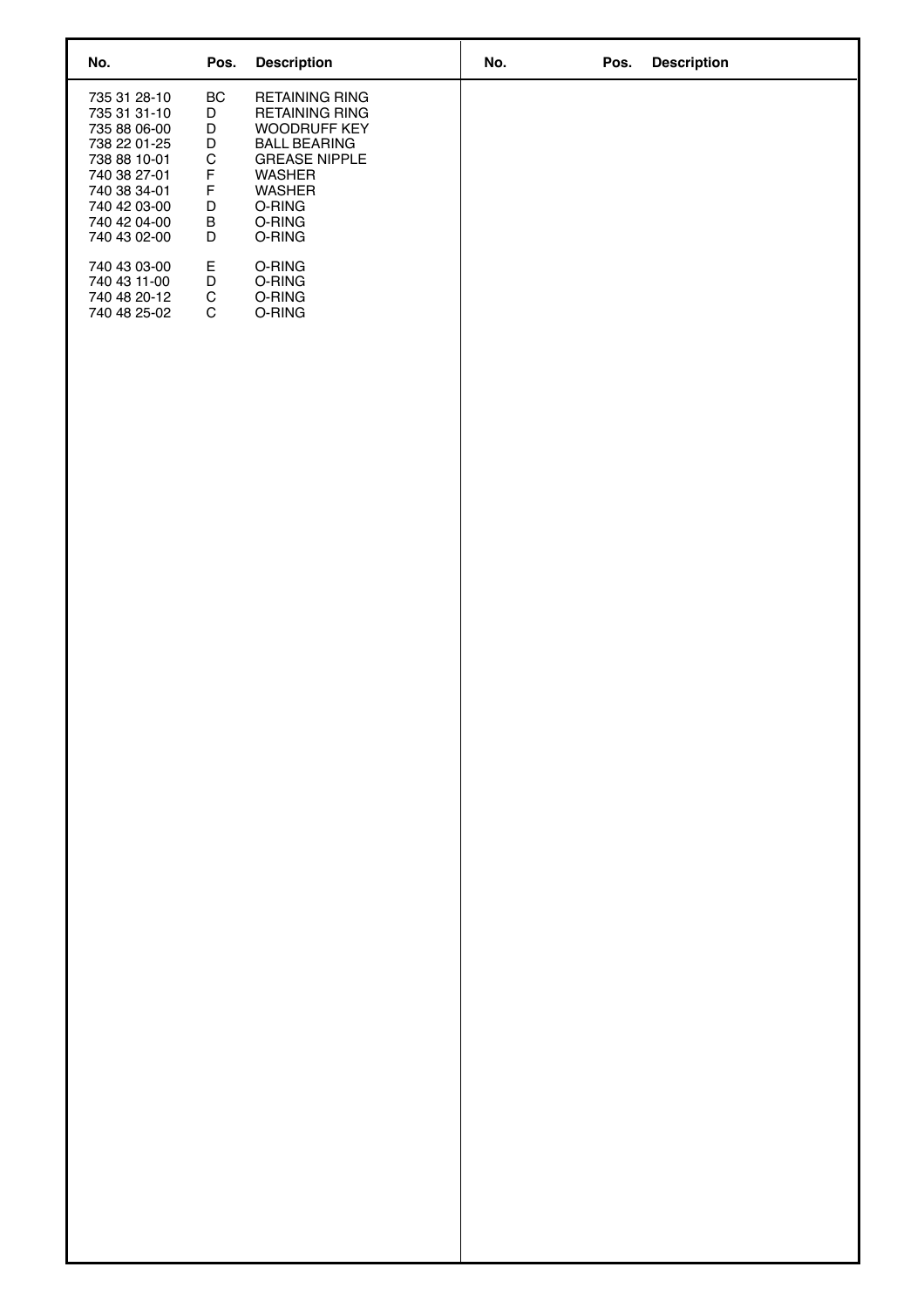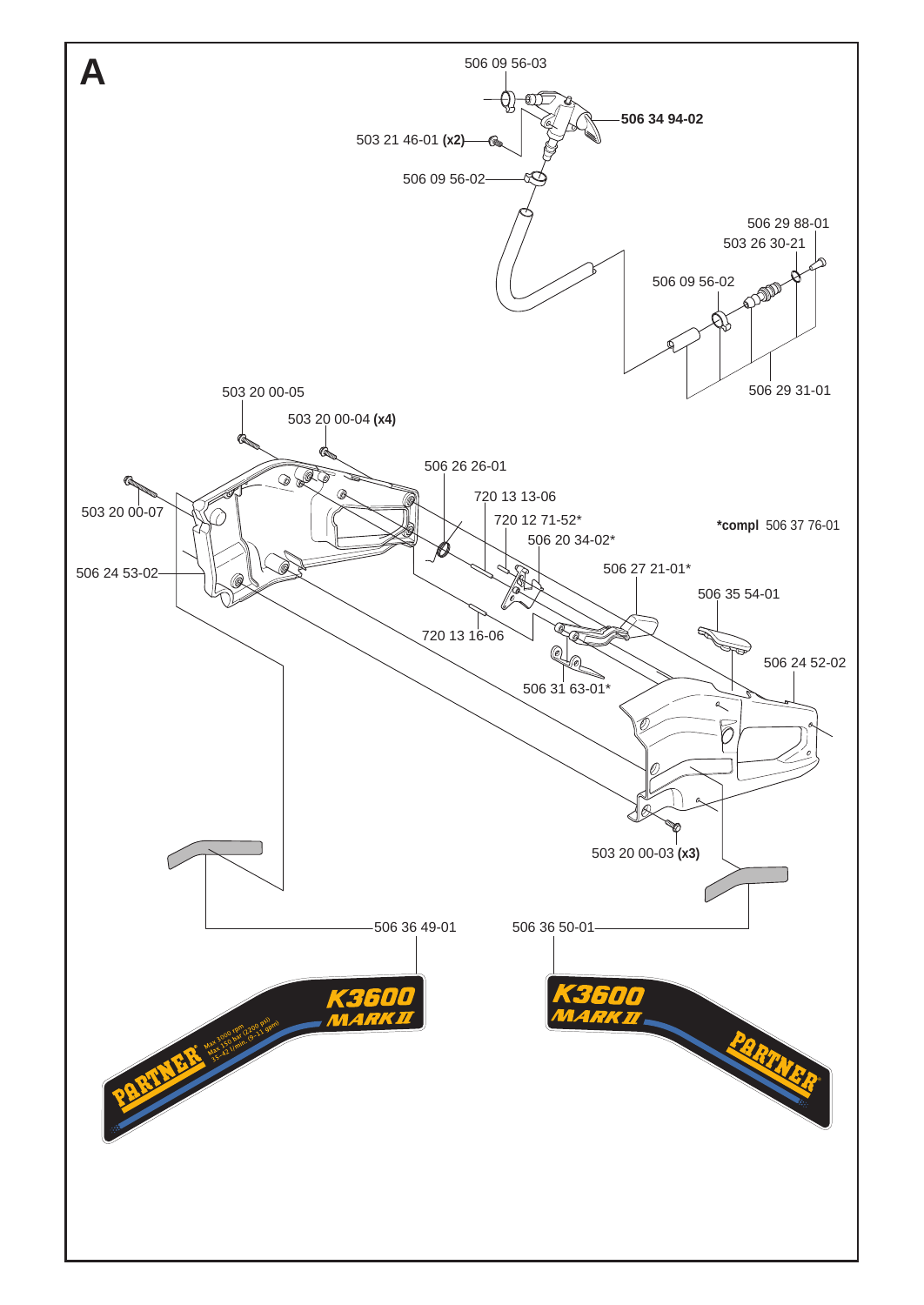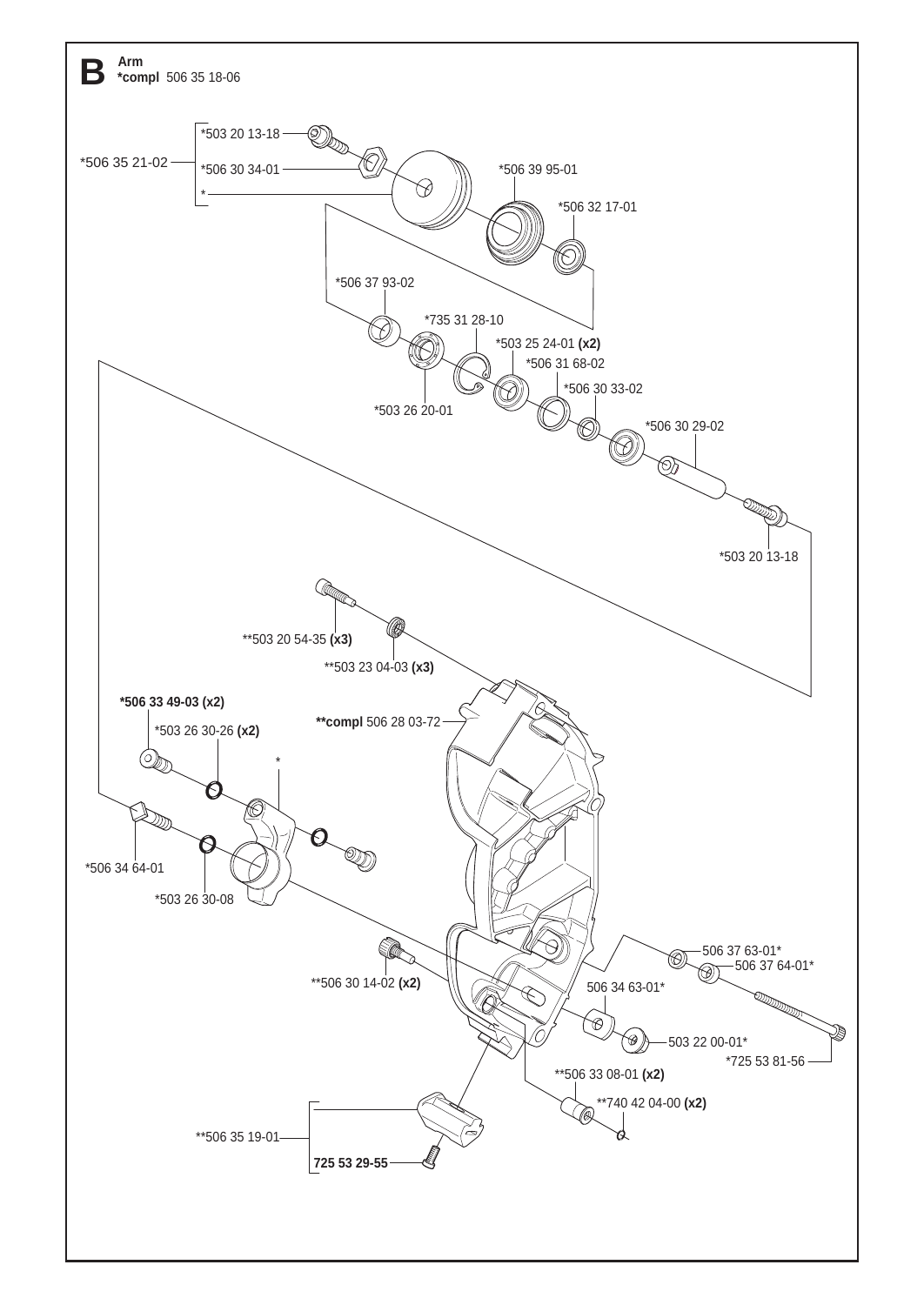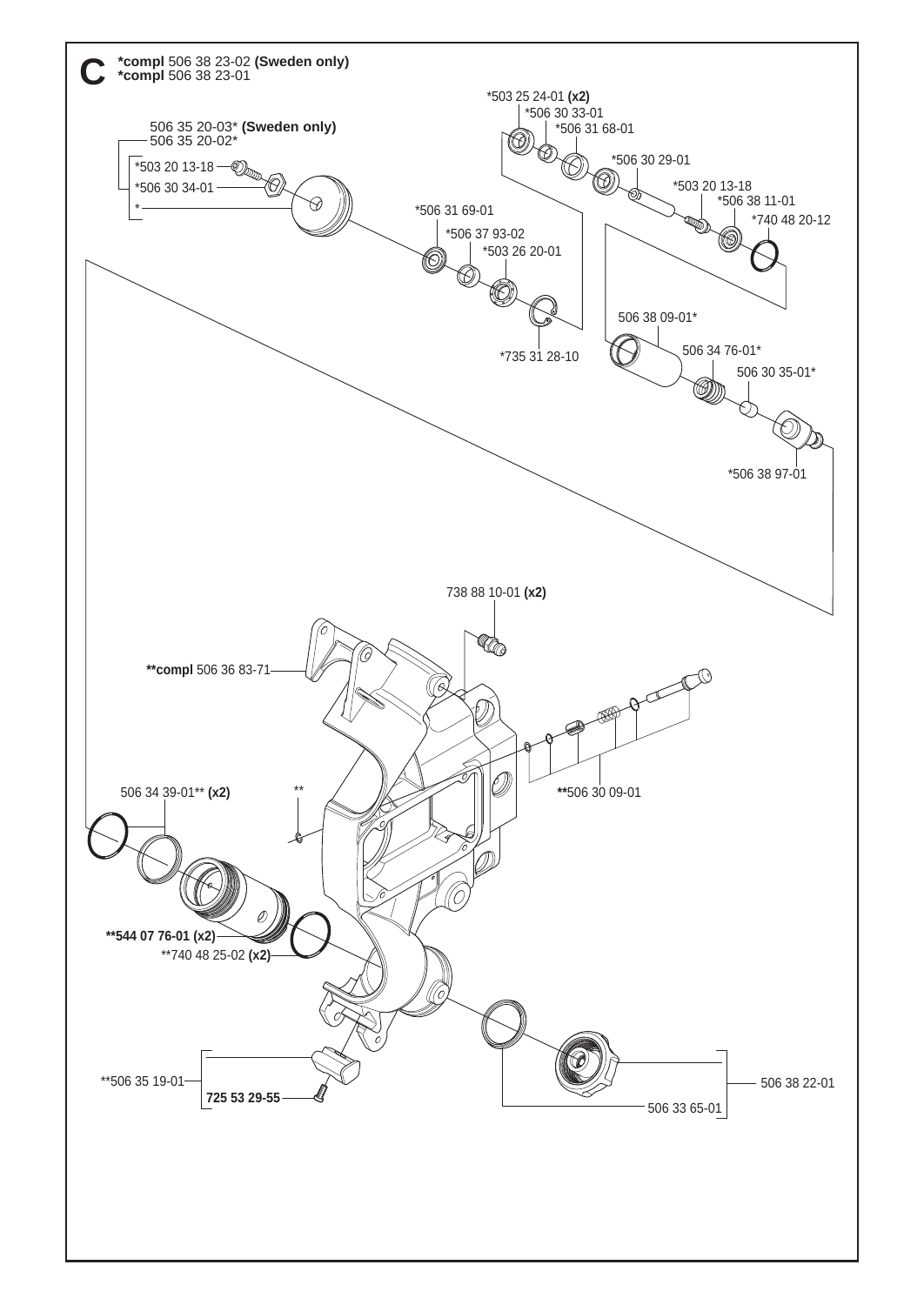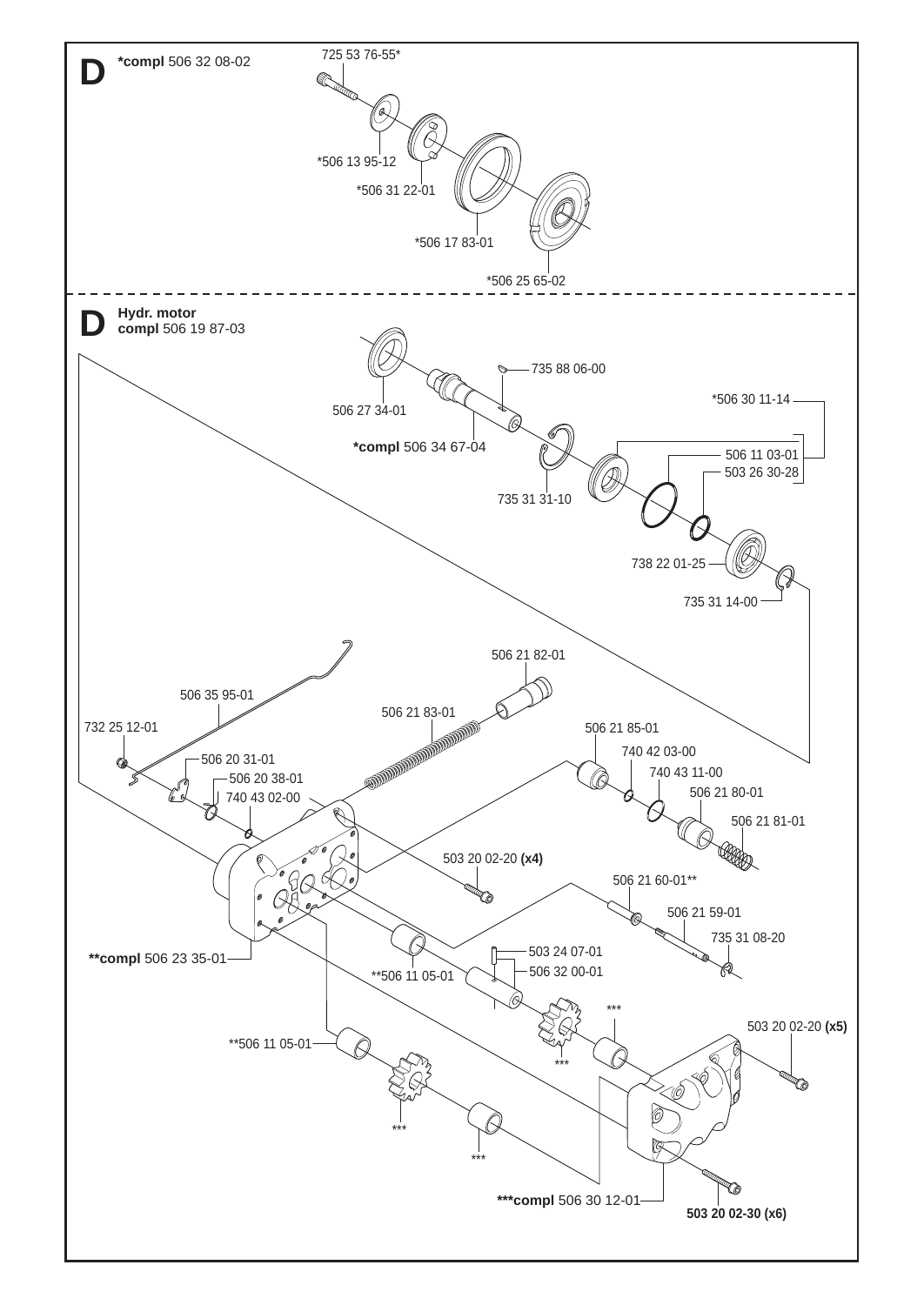